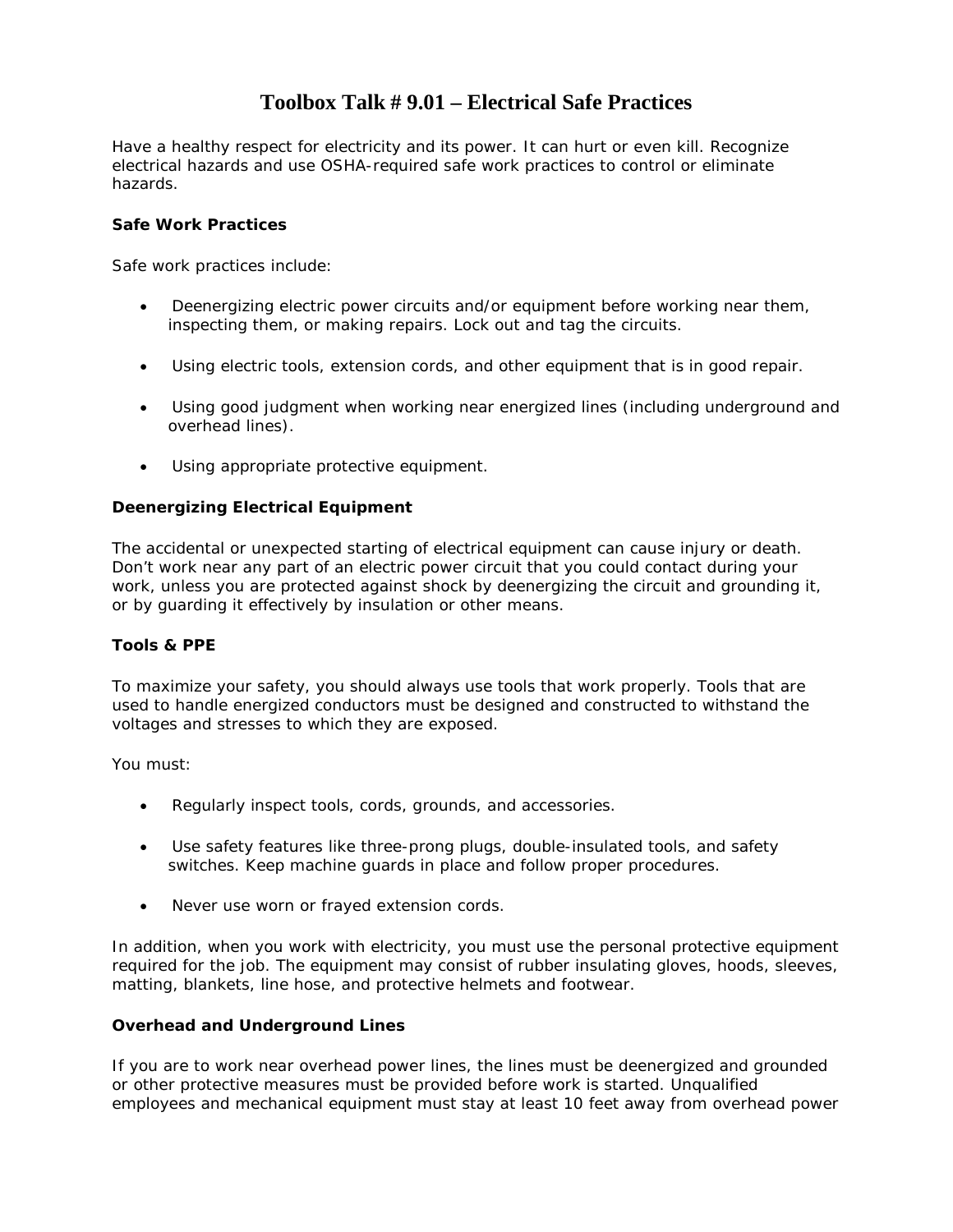lines. For voltages over 50,000 volts, the clearance should be increased by four inches for each additional 10,000 volts.

If you are using jackhammers, bars, or other hand tools in work areas where the exact location of underground electric powerlines is unknown and the tool could contact a line, you must wear insulated protective gloves.